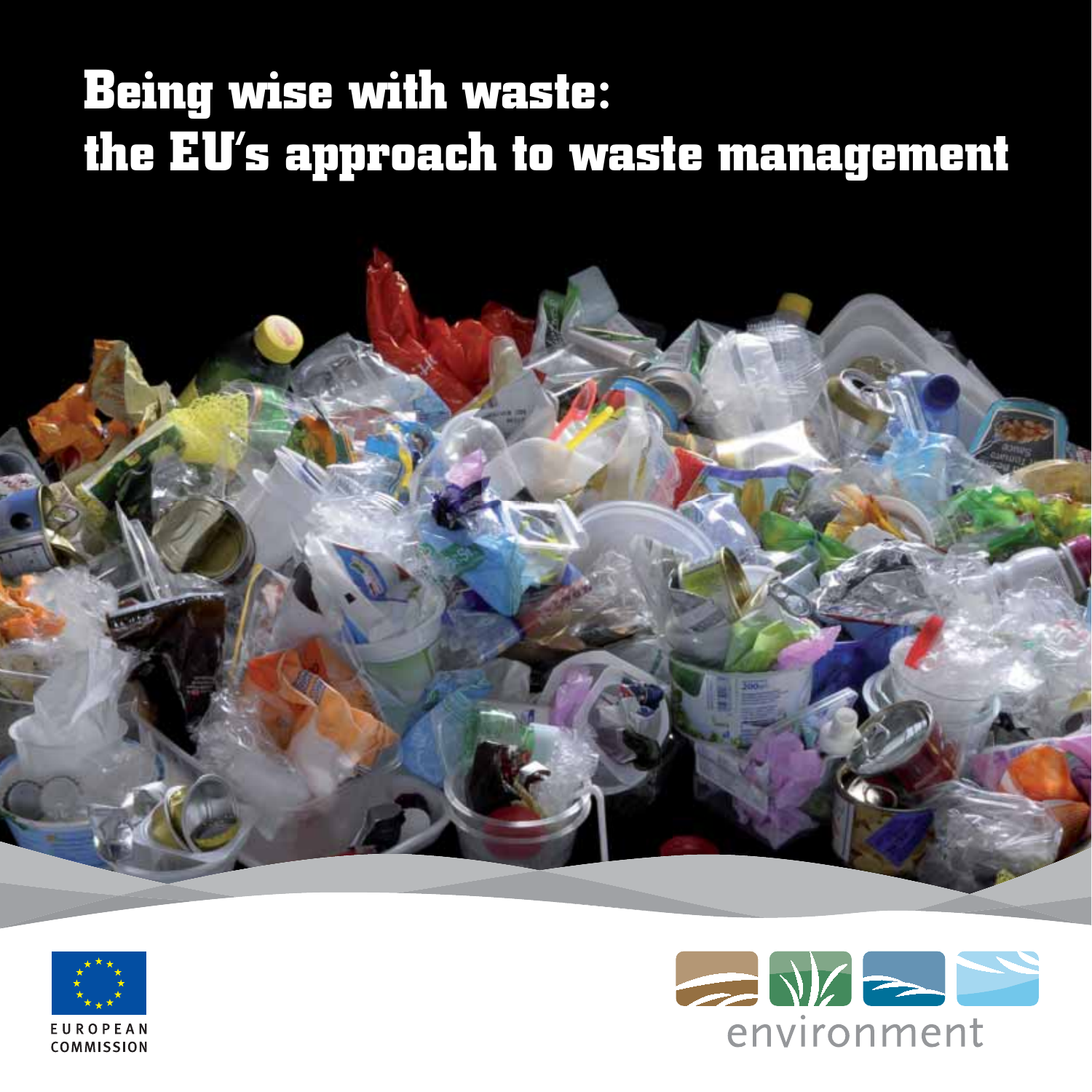*Europe Direct is a service to help you find answers to your questions about the European Union*

**Freephone number (\*) :**

### **00 800 6 7 8 9 10 11**

(\*) Certain mobile telephone operators do not allow access to 00 800 numbers or these calls may be billed.

More information on the European Union is available on the Internet (http://europa.eu).

Cataloguing data can be found at the end of this publication.

Luxembourg: Publications Office of the European Union, 2010

ISBN 978-92-79-14297-0 doi 10.2779/93543

© European Union, 2010 Reproduction is authorised provided the source is acknowledged.

Printed in Belgium



PRINTED ON RECYCLED PAPER THAT HAS BEEN AWARDED THE EU ECO-LABEL FOR GRAPHIC PAPER

(WWW.ECOLABEL.EU)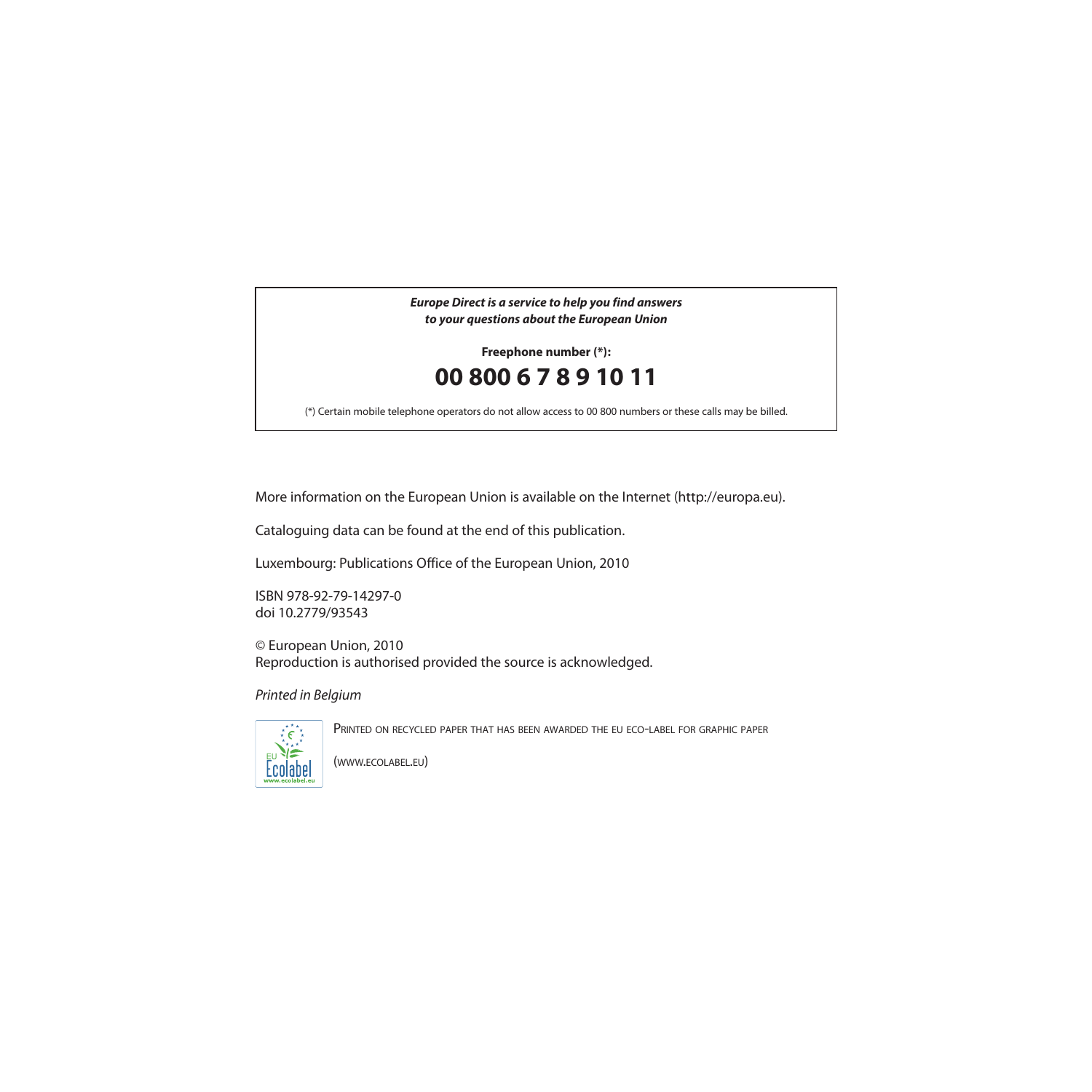## **Contents**

| Waste and the environment                | 2               |
|------------------------------------------|-----------------|
| Dealing with waste in the European Union | $\overline{2}$  |
| The challenges of waste                  | 3               |
| The EU's approach to waste management    | 4               |
| The EU's waste management policy         | 4               |
| The waste hierarchy                      | 7               |
| Landfill                                 | 7               |
| Energy recovery                          | 8               |
| Recycling                                | 9               |
| 10 tips on how to be less wasteful       | 10 <sup>2</sup> |
| Re-use                                   | 13              |
| Prevention                               | 13              |
| Best practices in waste prevention       | 15              |
| Challenges ahead                         | 16              |
|                                          |                 |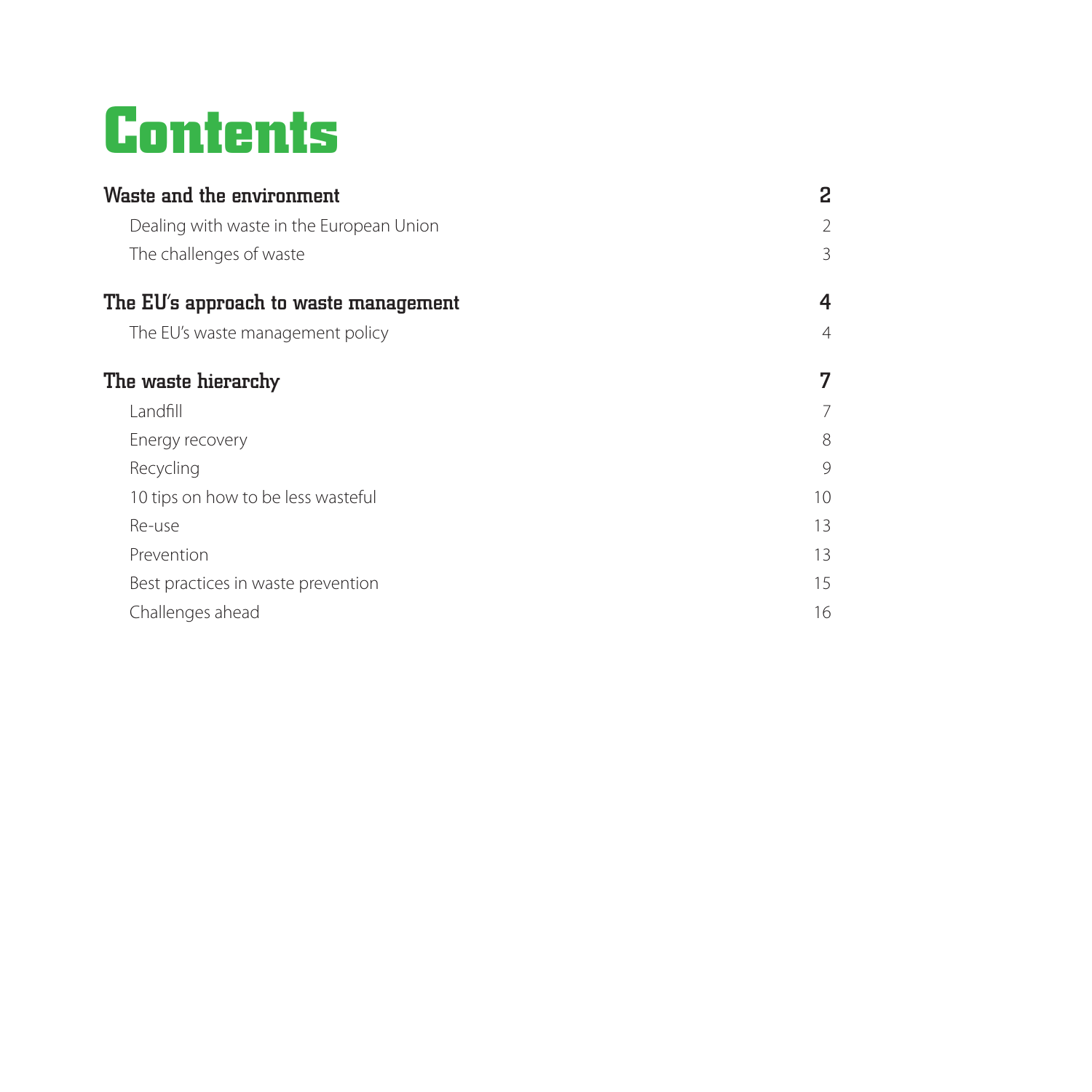# **Waste and the environment**

## Dealing with waste in the European Union

Waste is an issue that affects us all. We all produce waste: on average, each of the 500 million people living in the EU throws away around half a tonne of household rubbish every year. This is on top of huge amounts of waste generated from activities such as manufacturing (360 million tonnes) and construction (900 million tonnes), while water supply and energy production generate another 95 million tonnes. Altogether, the European Union produces up to 3 billion tonnes of waste every year.

All this waste has a huge impact on the environment, causing pollution and greenhouse gas emissions

### **Why the rising waste levels?**

**As European society has grown wealthier it has created more and more rubbish. Higher living standards mean that people are buying more products. There are also more single-person households which tend to produce more waste per person than families or groups.** 

**Consumption has changed dramatically. Today, consumers have much more choice and products are designed to have shorter lifespans. There are also many more single-use and disposable products. Advances in technology mean that people own and use many more personal devices, and update them more often. These lifestyle changes may have increased our quality of life, but they also mean we are generating more waste than ever before.** 

that contribute to climate change, as well as signifi cant losses of materials – a particular problem for the EU which is highly dependent on imported raw materials.

The amount of waste we are creating is increasing and the nature of waste itself is changing, partly due to the dramatic rise in the use of hi-tech products. This means waste now contains an increasingly complex mix of materials, including plastics, precious metals and hazardous materials that are difficult to deal with safely.

EU waste management policies aim to reduce the environmental and health impacts of waste and improve Europe's resource efficiency. The long-term goal is to turn Europe into a recycling society, avoiding waste and using unavoidable waste as a resource wherever possible. The aim is to achieve much higher levels of recycling and to minimise the extraction of additional natural resources. Proper waste management is a key element in ensuring resource efficiency and the sustainable growth of European economies.

This brochure explains how the European Union is working to minimise the negative impacts of waste while maximising the benefits of good waste management, and the role individuals, households, businesses and local and national governments have to play.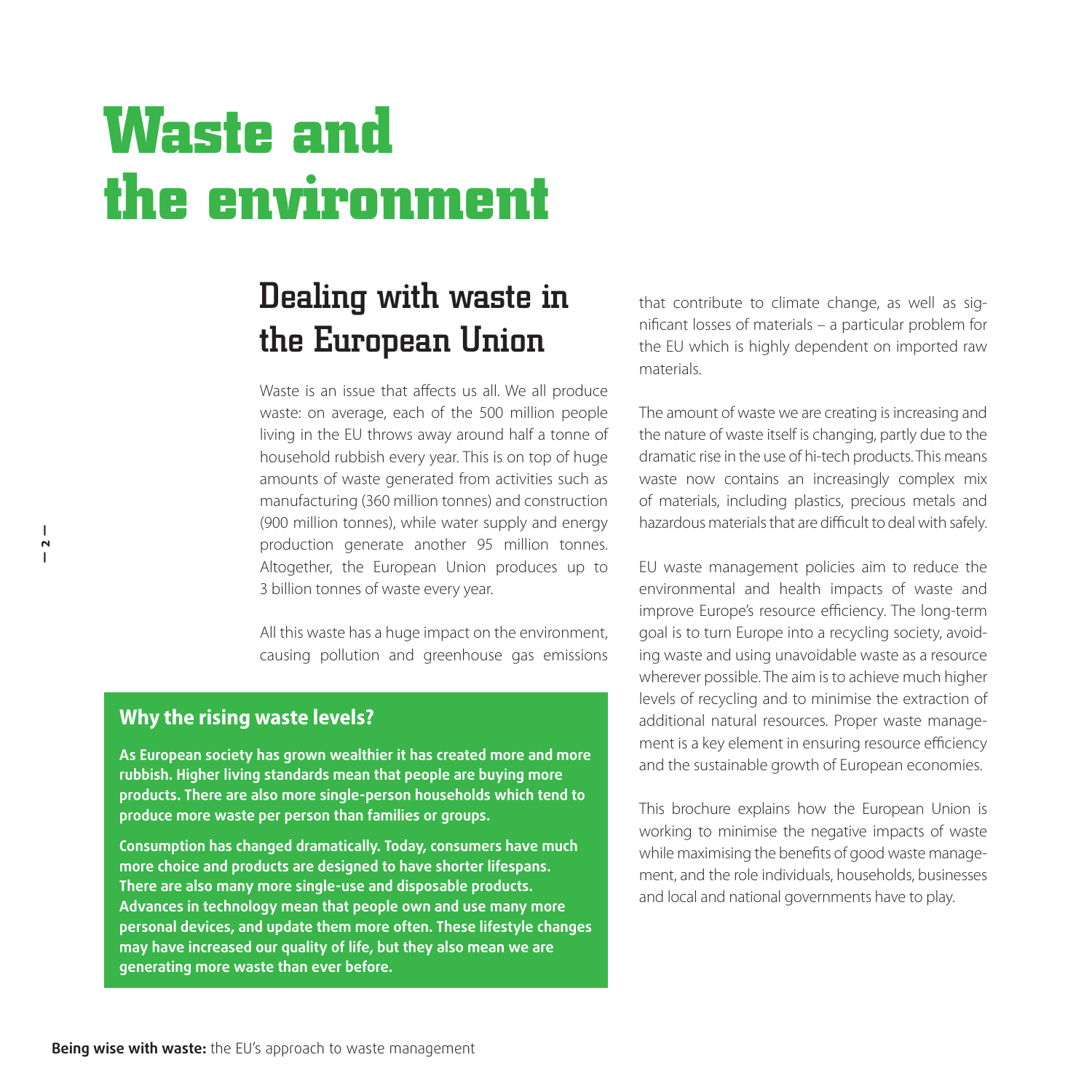### The challenges of waste

Whether it is re-used, recycled, incinerated or put into landfill sites, the management of household and industrial waste comes at a financial and environmental cost. First, waste must be collected, sorted and transported before being treated which can prove expensive and result in greenhouse gas emissions and pollution of air, soils and water.

One major challenge is the fact that a large amount of the waste generated each year – some 100 million tonnes – is hazardous, containing heavy metals and other toxins. These substances make the waste particularly difficult to treat as special processes are needed to deal with the hazardous components.

The EU is working to reduce the hazardous materials used in products which then end up in our waste, as

#### **No boundaries**

**The dioxin scandal that hit Europe in 1999 illustrated how a problem in one country can affect many others. The crisis occurred when a batch of animal feed became contaminated with waste industrial oil containing chemicals that are extremely harmful to human health. The batch was fed to farm animals. The problem was detected when animal food products across Europe, especially chickens and eggs, were found to have high levels of the toxin. Millions of animals and birds had to be slaughtered and farmers and businesses suffered catastrophic losses. The crisis highlighted the need for sustainable and coordinated standards of waste management in the EU.**

well as ensuring that hazardous waste is dealt with in the safest way possible. Several types of chemicals have been banned and the use of other materials has been significantly restricted. Waste treatment facilities are being improved across the EU to make sure hazardous material can be dealt with safely. There is also a risk that hazardous waste is exported abroad where it may be dealt with in unsafe conditions. The EU is working hard to support Member States in monitoring activities to stop illegal waste shipments.



**— 3 —**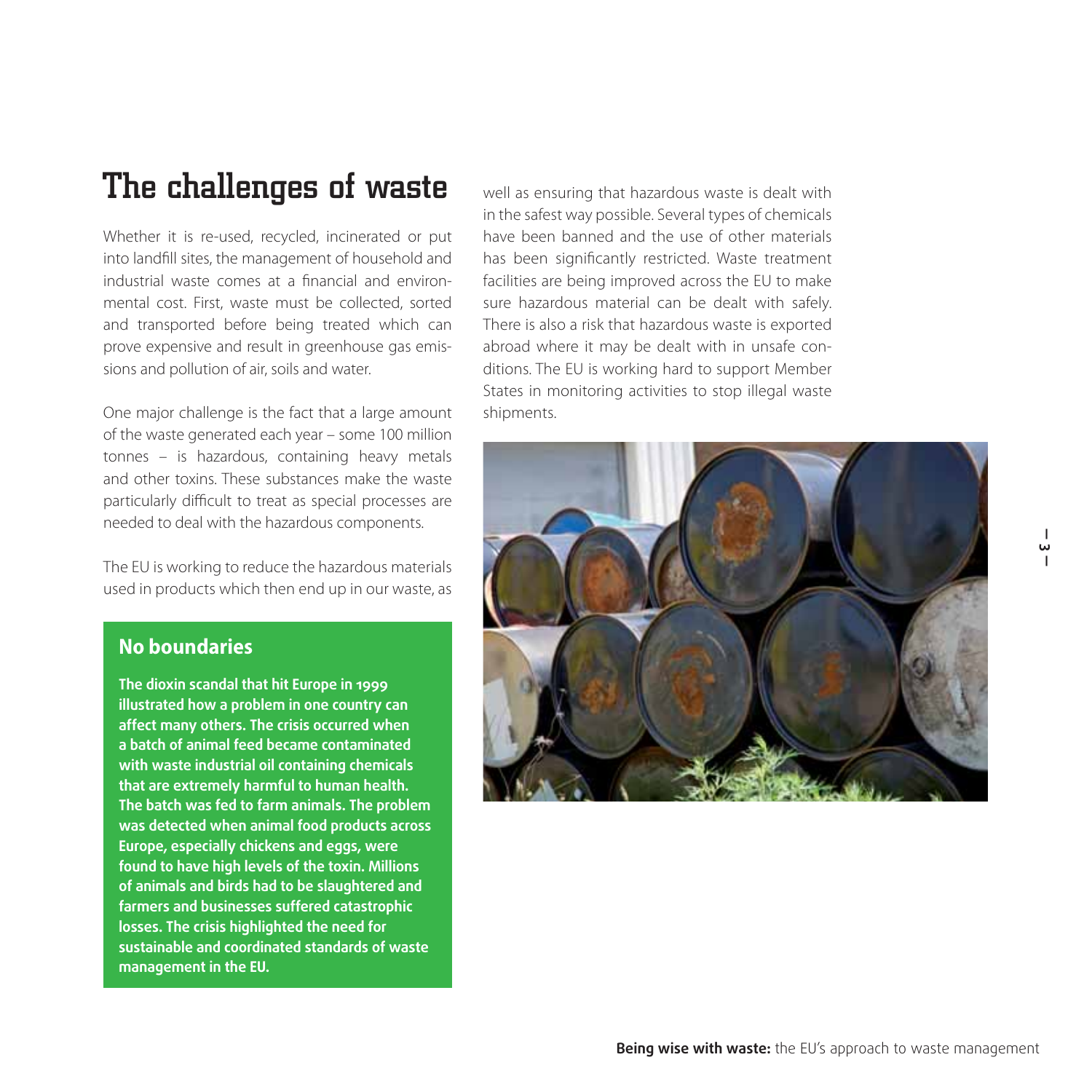# **The EU's approach to waste management**

## The EU's waste management policy

EU waste policy has evolved over the last 30 years through a series of environmental action plans and a framework of legislation that aims to reduce negative environmental and health impacts and create an energy and resource-efficient economy.

The EU's Sixth Environment Action Programme (2002- 2012) identified waste prevention and management as one of four top priorities. Its primary objective is to ensure that economic growth does not lead to more and more waste.

This led to the development of a long-term strategy on waste. The 2005 Thematic Strategy on Waste Prevention and Recycling resulted in the revision of the Waste Framework Directive, the cornerstone of EU waste policy.

The revision brings a modernised approach to waste management, marking a shift away from thinking about waste as an unwanted burden to seeing it as a valued resource. The Directive focuses on waste prevention and puts in place new targets which will help the EU move towards its goal of becoming a re cycling society. It includes targets for EU Member States to recycle 50% of their municipal waste and 70% of construction waste by 2020.

The Directive introduces a five-step waste hierarchy where prevention is the best option, followed by re-use, recycling and other forms of recovery, with disposal such as landfill as the last resort. EU waste legislation aims to move waste management up the waste hierarchy.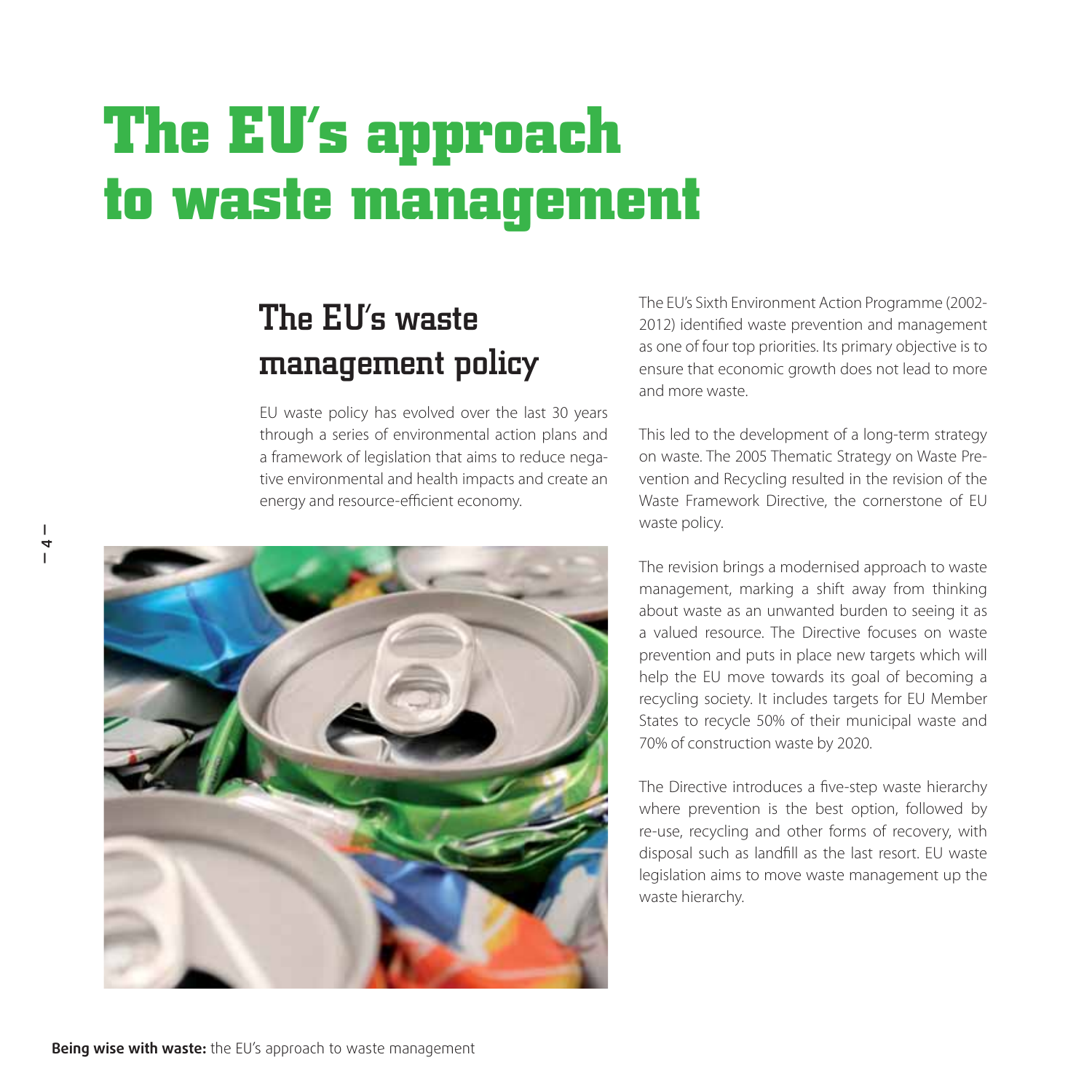#### **Moving up the waste hierarchy**



#### **Waste legislation**

The Waste Framework Directive, revised in 2008, streamlines waste legislation, incorporating rules on a number of issues such as the management of hazardous waste and waste oils.

Other pieces of EU waste legislation:

- The Regulation on waste shipments aims to ensure the safe shipment of all types of waste, including hazardous waste;
- The Packaging and Packaging Waste Directive sets standards for the design of packaging and lays down specific targets for the recycling and recovery of waste packaging;
- The EU's Landfill Directive and the Waste Incineration Directive set standards and limits for the release of pollution into the air or into groundwater;
- The End-of-Life Vehicles Directive sets rising re-use, recycling and recovery targets and restricts the use of hazardous substances in both new vehicles and replacement vehicle parts;
- Waste Electrical and Electronic Equipment (WEEE) legislation lays down collection, recycling and recovery targets for electrical goods;
- The Directive on the Restriction of Hazardous Substances in electrical and electronic equipment restricts the use of hazardous substances in electronics:
- The Batteries Directive sets collection, recycling and recovery targets, thereby ensuring their proper waste management;
- Legislation also targets specific waste streams such as sewage sludge, batteries, polychlorinated biphenyls and polychlorinated terphenyls (PCBs/PCTs).

More information: http://ec.europa.eu/environment/waste/legislation/index.htm

**— 5 —**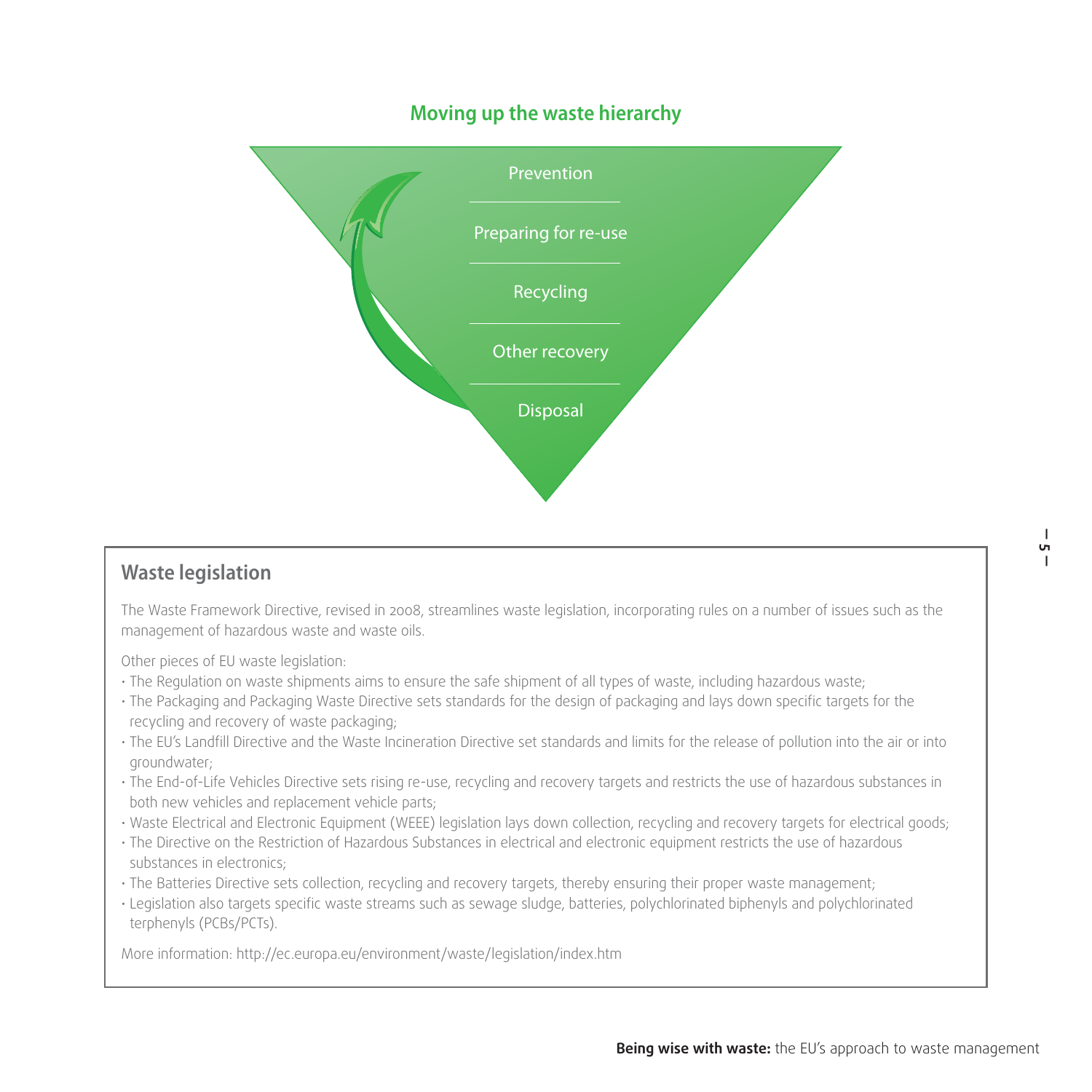### **A life-cycle approach**

**All products and services have environmental impacts, from the extraction of raw materials for their production to their manufacture, distribution, use and disposal. These include energy and resource use, soil, air and water pollution and the emission of greenhouse gases.**

Life-cycle thinking involves looking at all stages of a product's life to find out where improvements can be made to reduce **environmental impacts and use of resources. A key goal is to avoid actions that shift negative impacts from one stage to another.** 

**Life-cycle analysis has shown, for example, that it is often better for the environment to replace an old washing machine,**  despite the waste generated, than to continue to use an older machine which is less energy efficient. This is because a washing machine's greatest environmental impact is during its use phase. Buying an energy-efficient machine and using lowtemperature detergent reduce environmental impacts that contribute to climate change, acidification and the creation of ozone.

**The new Waste Framework Directive has introduced the concept of life-cycle thinking into waste policies. This approach gives**  a broader view of all environmental aspects and ensures any action has an overall benefit compared to other options. It also **means actions to deal with waste should be compatible with other environmental initiatives.**

**More details on life-cycle analysis can be found at: http://ec.europa.eu/environment/pubs/pdf/sustainable.pdf**

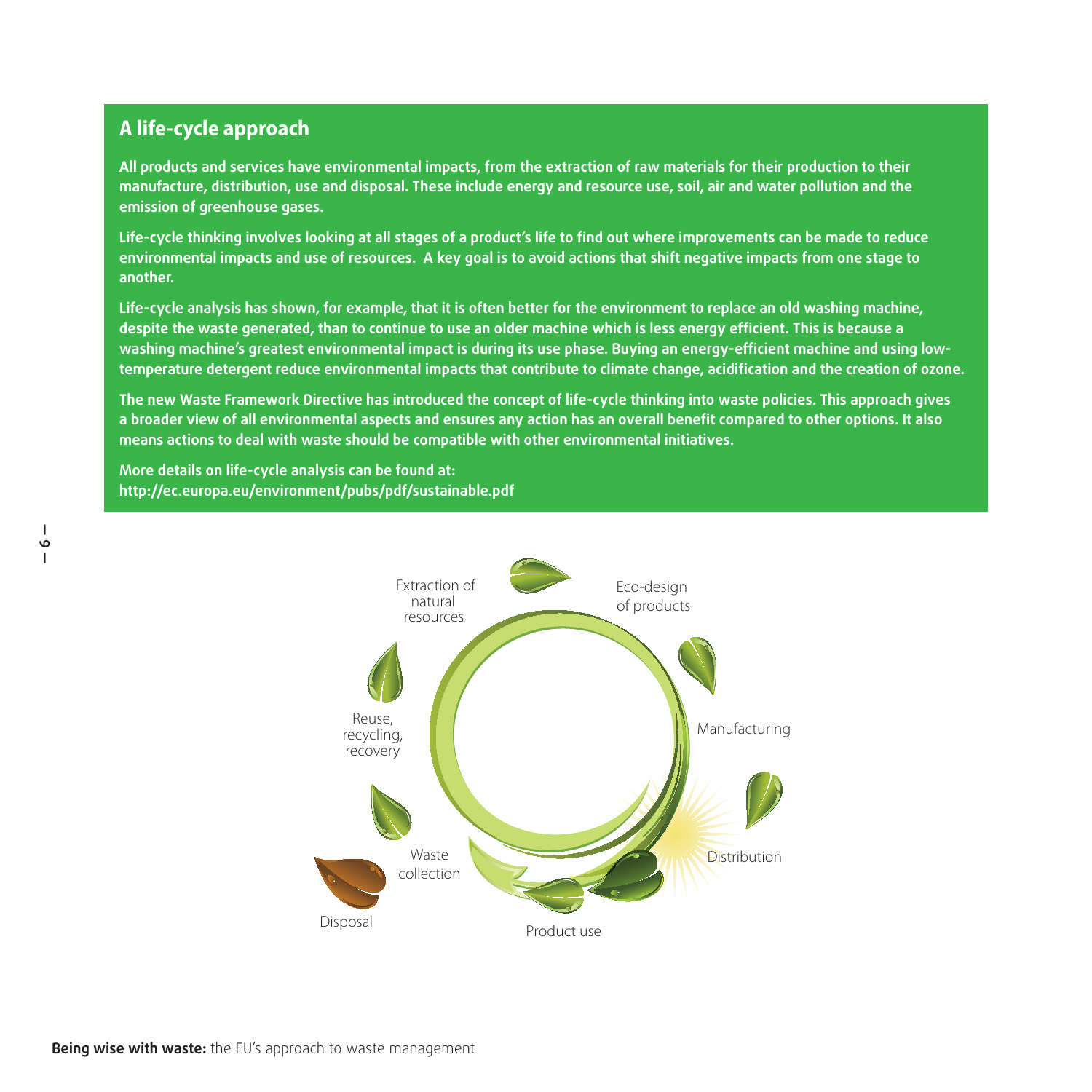# **The waste hierarchy**

**The following sections highlight the work being done by the European Union, Member States and citizens to set and uphold minimum standards at each level of the hierarchy.** 

### Landfill

Landfill is the oldest form of waste treatment and the least desirable option because of the many potential adverse impacts it can have. The most serious of these is the production and release into the air of methane, a powerful greenhouse gas 25 times more potent than carbon dioxide. Methane can build up in the landfill mass and cause explosions.

In addition to methane, the breakdown of biodegradable waste in landfill sites may release chemicals such as heavy metals resulting in run-off called leachate. This liquid can contaminate local groundwater and surface water and soil, which could pose a risk to public health and the environment.

Awareness of these risks resulted in calls for legislation at European level. Under EU legislation, environmental authorities are responsible for issuing permits, conducting inspections and ensuring standards are met. The Landfill Directive obliges Member States to reduce the amount of biodegradable waste they landfill to 35% of 1995 levels by 2016, which will significantly reduce the problem of methane production. In addition, methane gas must be collected in landfill sites and, if possible, used to produce energy.

EU legislation on landfilling is making a big difference. Thousands of sub-standard landfill sites have been closed across Europe and the amount of municipal waste put into landfills in the EU has fallen by more than 25% since 1995. However, while a handful of Member States landfill only a small part of their waste, this still remains the most common form of municipal waste disposal in the majority of Member States.

#### **Landfill facts:**

**The airtight conditions of landfill sites mean that materials, in particular biodegradable waste, cannot decompose fully and, in the absence of oxygen, give off methane, a dangerous greenhouse gas.**

The methane produced by an average municipal landfill site, if **converted to energy, could provide electricity to approximately 20,000 households for a year.**

An average municipal landfill site can produce up to 150 m<sup>3</sup> of leachate **a day, which equates to the amount of fresh water that an average household consumes in a year.**

It is estimated that the materials sent to landfill could have an annual **commercial value of around €5.25 billion.**

**— 7 —**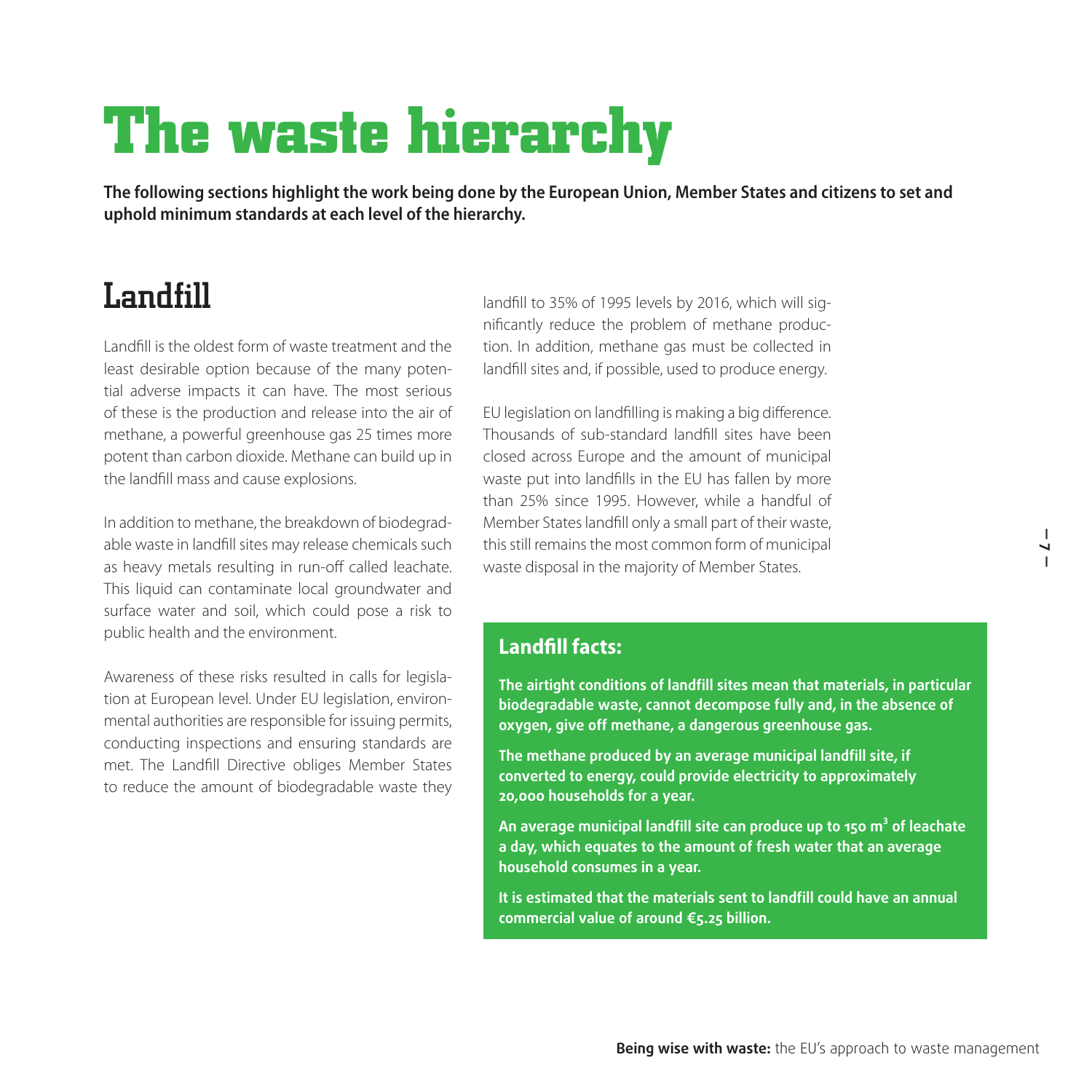### Energy recovery

Modern waste incineration plants can be used to produce electricity, steam and heating for buildings. Waste can also be used as fuel in certain industrial processes.

Poor or incomplete burning of waste materials can result in environmental and health damage through the release of hazardous chemicals, including dioxins and acid gases. To ensure hazardous substances are completely destroyed, incineration plants need to burn waste under controlled conditions and at sufficiently high temperatures. Where the emissions of

#### **Getting the best out of bio-waste**

**Bio-waste (garden, kitchen and food waste) accounts for about onethird of the waste we throw away at home – that is around 88 million tonnes across Europe each year. On average, 40% of bio-waste in the EU goes into landfills. However, bio-waste holds considerable promise as a renewable source of energy and recycled compost. Energy recovered in the form of bio-gas or thermal energy can help in the fi ght against climate change.** 

**According to estimates, about one-third of the EU's 2020 target for renewable energy in transport could be met by using bio-gas produced from bio-waste, while around 2% of the EU's overall renewable energy target could be met if all bio-waste was turned into energy.** 

**Compost made from bio-waste can also improve the quality of our soils, replacing non-renewable fertilizers. In 1995, more than 13 million tonnes of municipal waste was composted by Member States. By 2008, this had reached an estimated 43.5 million tonnes, accounting for 17% of municipal waste.** 

hazardous substances cannot be prevented, additional measures must be taken to reduce the releases into the environment.

For these reasons, the European Union has set environmental standards for incineration and co-incineration plants. This legislation helps ensure that the environmental costs of waste incineration are minimised while the benefits are maximised. The legislation sets limit values for emissions from plants and requires these to be monitored. It also requires the recovery of any heat generated, as far as possible, and sets thresholds for the energy efficiency of municipal waste incinerators.

Energy recovery through incineration is often not the most efficient way of managing used materials, particularly those that are difficult to burn or which release chemicals at high temperatures. Member States are encouraged to use life-cycle thinking to weigh up the possible environmental benefits and drawbacks when deciding whether to incinerate waste.

Primary energy production from municipal waste incineration has more than doubled since 1995.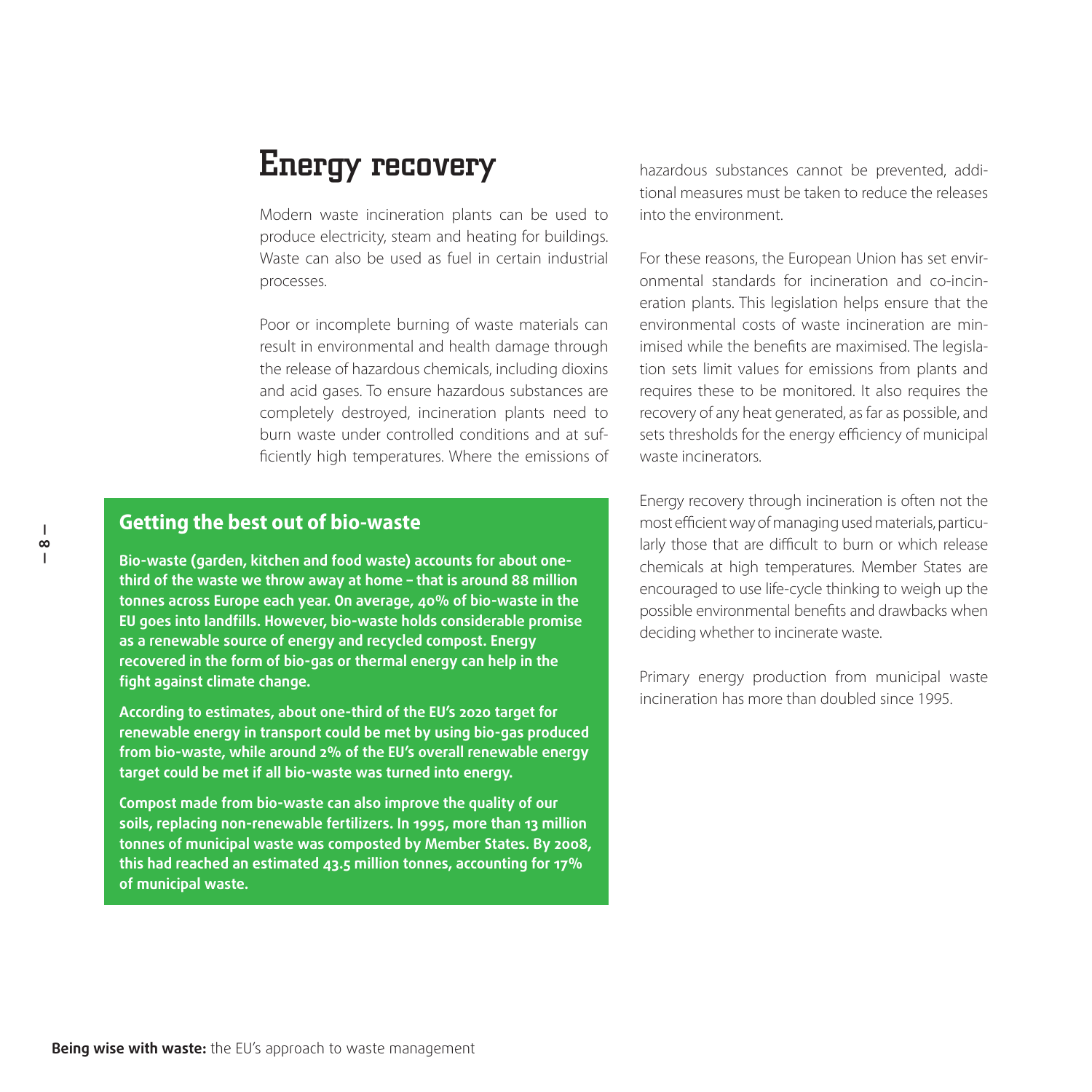### Recycling

Much of the waste we throw away can be recycled. Recycling reduces the amount of waste that ends up in landfill sites, while cutting down on the amount of material needed from the natural environment. This is important because Europe is dependent on imports of scarce raw materials, and recycling provides EU industries with essential supplies recovered from waste such as paper, glass, plastic and metals, as well as precious metals from used electronic appliances. EU waste policy aims to ensure that waste is used wherever possible as raw material to make new products. Recycling also saves energy: recycling an aluminium can, for example, saves around 95% of the energy needed to make a new one from raw material.



The EU has set recycling targets for many types of waste, including old vehicles, electronic equipment, batteries and packaging, municipal waste and waste from construction and demolition activities. Member States are working hard to put systems in place to ensure these targets are met. These systems include Extended Producer Responsibility, which makes producers responsible for the entire life cycle of the products and packaging they produce, including the last stage of the product life cycle, when it becomes waste.

Individuals have a very important role to play. In many Member States, householders are asked to separate their waste into different material types (paper, glass, plastics, metal, garden waste and so on). This approach helps to ensure that the highest possible quality material is produced at the end of the recycling process. This maximises the value of the materials and increases the number of products that can be made from them.

#### **Producer responsibility**

**Extended Producer Responsibility makes producers financially responsible once their products become waste, providing them with an incentive to develop products which avoid unnecessary waste and can be used in recycling and recovery operations.** 

**An example of producer responsibility is the 'Green Dot' system currently operating in many Member States. Producers placing material on the market pay a levy for the collection and recycling of a related amount of waste material. This forces them to consider the whole life cycle of the goods they produce.** 

ا<br>ا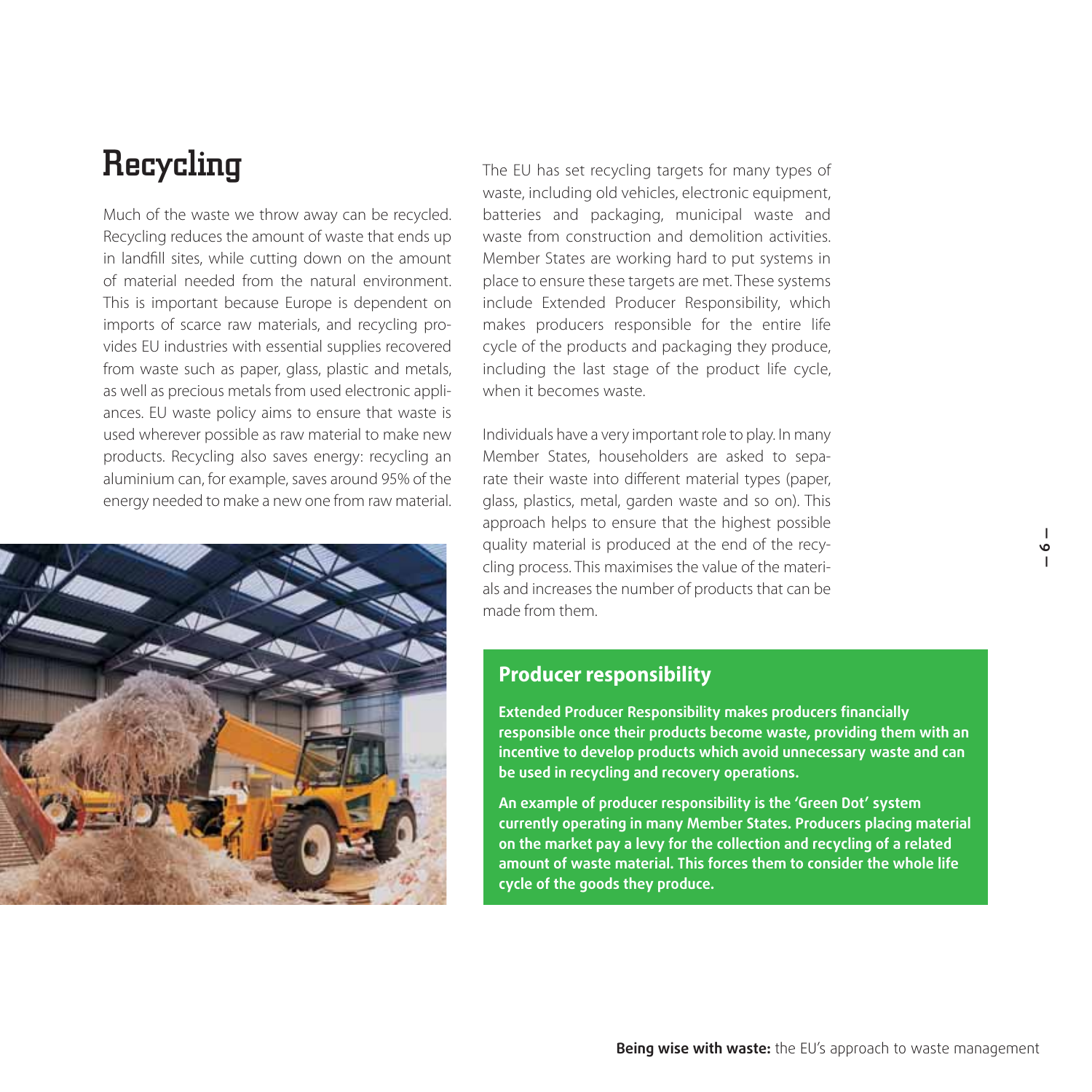### 10 tips on how to be less wasteful







### **Think before you buy!**

- **1. Is the product recycled or recyclable? This will reduce the environmental impact as a new product has not had to be made from raw material.**
- **2. Avoid packaging waste: food packaged into separate compartments or presented as a mini-kit is not only more expensive but also produces more waste.**
- **3. Buy the amount of fresh food you will use and enjoy your leftovers by turning them into exciting new dishes.**
- **4. Use reusable and high-quality batteries which last longer and produce less waste. Spent batteries in the household rubbish contain harmful chemicals that can leak into the earth and water. Collect them separately! Your local authorities, supermarkets or electronic retailers can dispose of them safely.**
- **5. Reusable products are better than disposable products such as paper napkins, plastic razors and plastic cups which use more resources and**  energy than their reusable counterparts and quickly end up in landfill.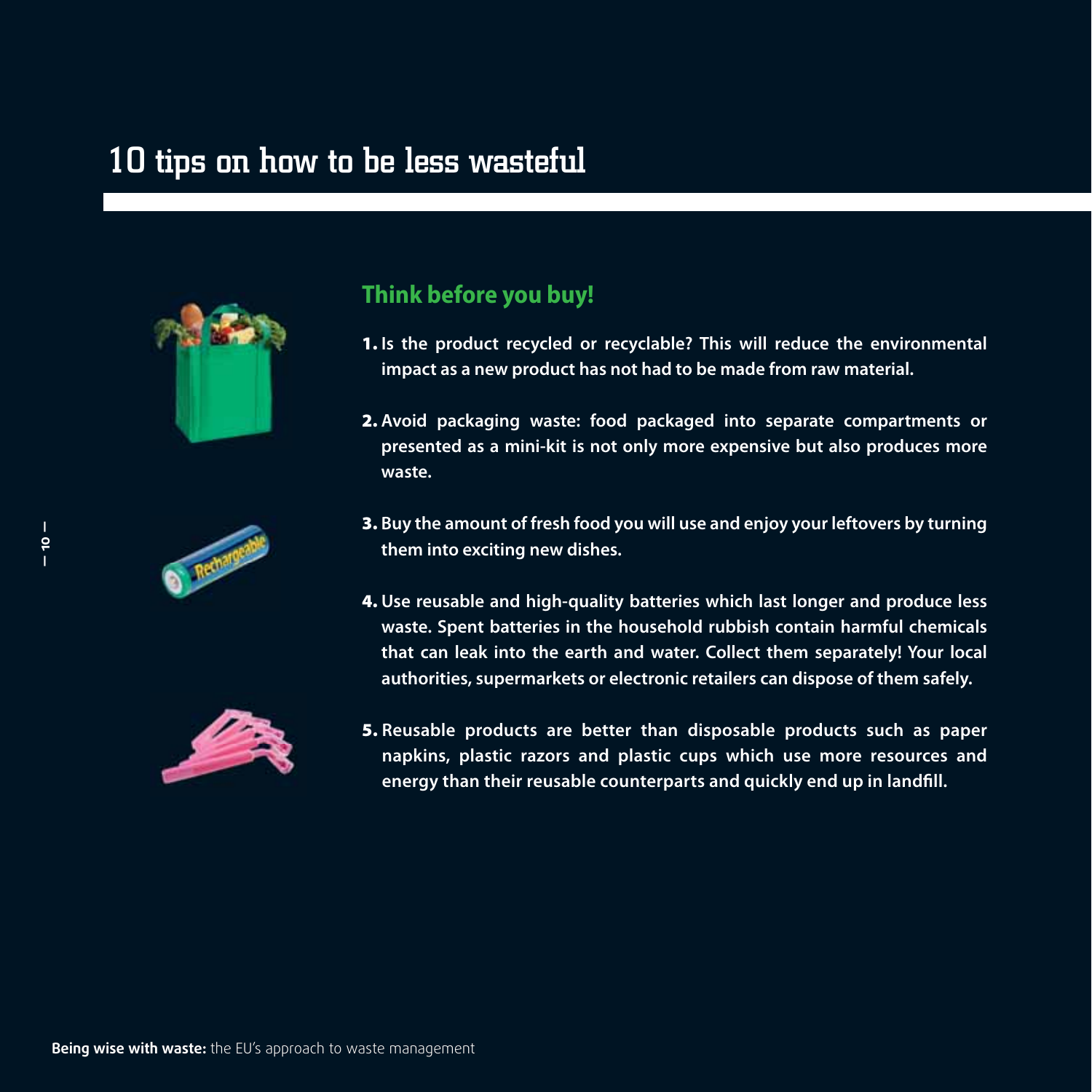### **Think before you throw!**

- **6. Old clothing has all sorts of innovative uses. As well as raising money for charity, clothing can also be shredded and turned into packaging, insulation or raw material for textiles.**
- **7. Paint and other waste can be taken to a specialised recycling centre. If you do not have access to one then let the paint dry, add sawdust or cat litter, and place it in the dustbin.**
- **8. Non-meat kitchen scraps can become fertile soil. Build a compost bin either in your garden or even a small one in your house. A good 'recipe' is to layer carbon materials (dry leaves, shredded paper, dead plants) with nitrogen materials (green weeds, grass, non-meat kitchen scraps) in a 3 to 1 ratio.**
- **9. Recyclable glass can be taken to your local bottle bank, but do not leave it in your car until your next trip as the added weight will increase both fuel use and emissions.**
- **10. If you cannot give away or sell your old furniture, recycle it. Check if your local authority collects furniture for recycling or perhaps there are charities in your area that will be happy to take it off your hands.**





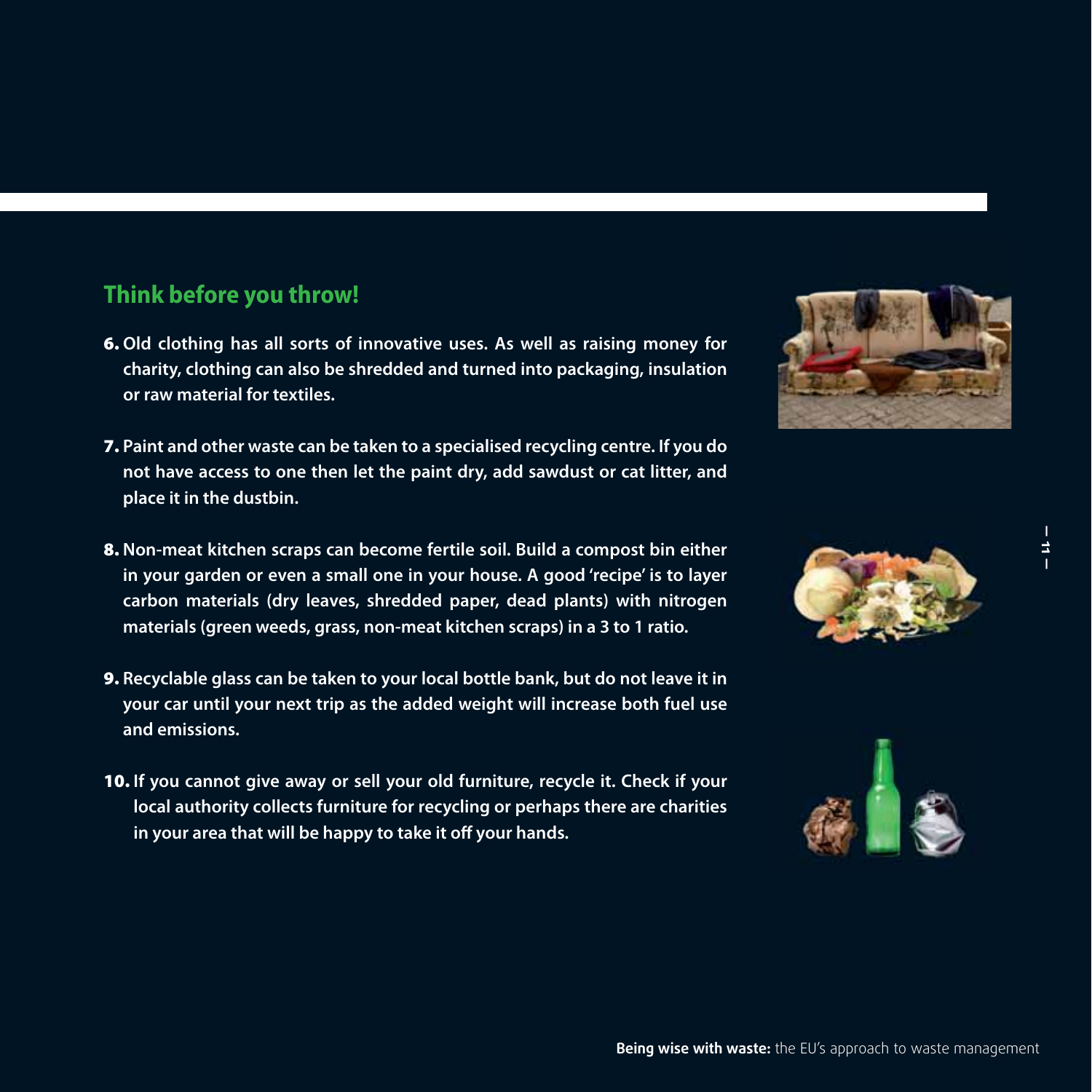#### **Moving towards a recycling society**

**— 12 —**

**In some Member States, recycling and recovery are the predominant**  waste management options, with use of landfills being reduced to **negligible amounts, whereas other Member States still use landfi lls for the majority of their waste. It will be a crucial task in the future to move these Member States up the waste hierarchy to achieve the EU's goal of becoming a recycling society.** 

**This is also an economic opportunity. Solid-waste management and recycling industries currently have a turnover of around €137 billion which is just over 1.1% of the EU's Gross Domestic Product. Together, these areas create over 2 million jobs. Overall, municipal waste recycling increased from 19% to 38% between 1998 and 2007. If Member States recycled 70% of their waste, it could create at least half a million new jobs across Europe.** 





#### **Trends in municipal waste treatment in the EU**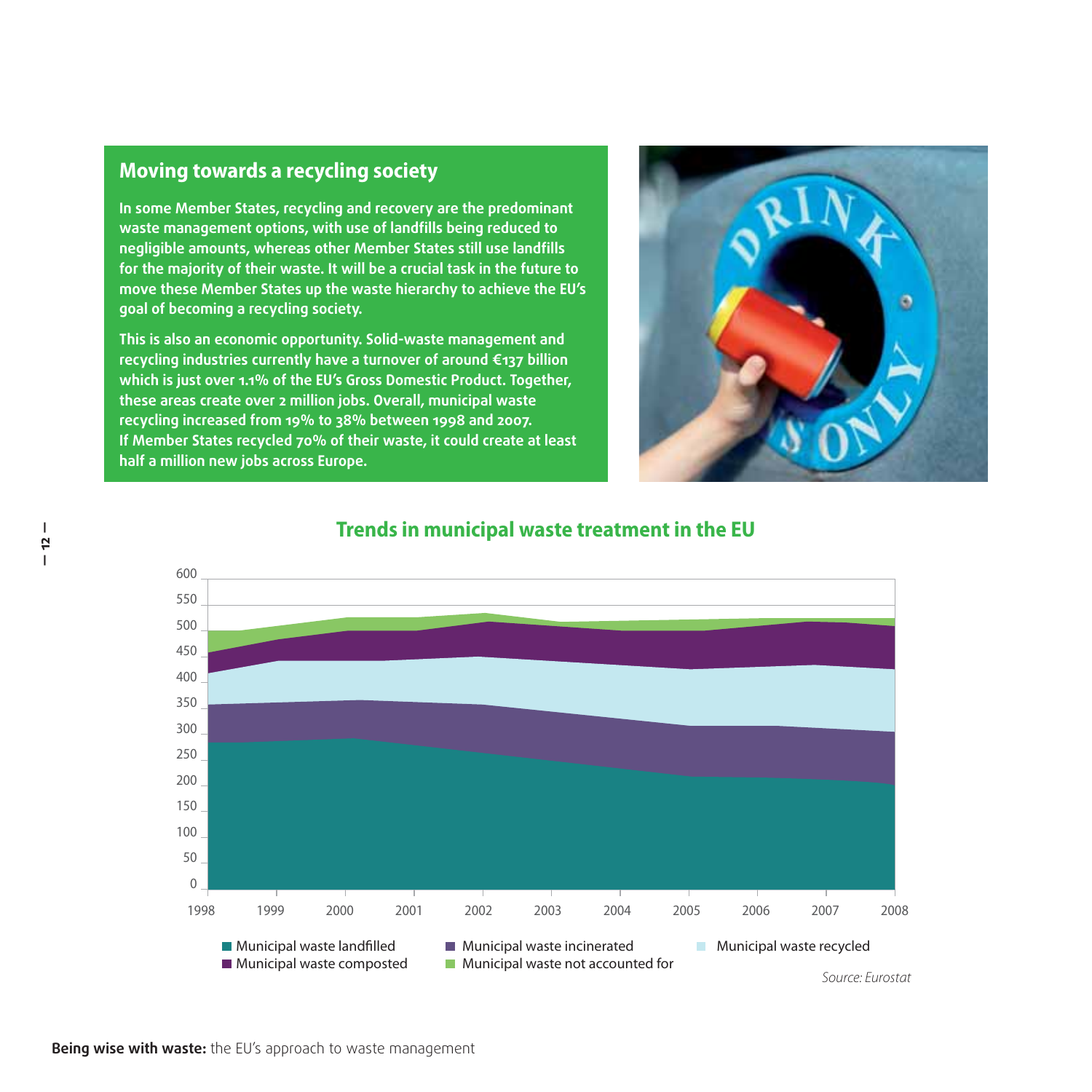### Re-use

Re-use involves the repeated use of products and components for the same purpose for which they were conceived. Refrigerators, ink cartridges and computer printers, for example, can all be refurbished for re-use.

The re-use of products or materials such as clothes and furniture that would otherwise become waste has social, economic and environmental benefits, creating jobs and making products available to consumers who could not necessarily afford to buy them new.

Many Member States are introducing policies which encourage re-use and markets in re-used goods.

### **Prevention**

Good waste management begins with preventing waste being produced in the first place – after all, what is not produced does not have to be disposed of.

Waste prevention is becoming more and more important as the global population increases and we eat away at our finite supply of natural resources. However, this is a very challenging concept as it is difficult to measure something which, by definition, never existed.

One of the key tools being used to encourage waste prevention is eco-design, which focuses on environmental aspects during the conception and design phase of a product. Eco-friendly products should be made using recycled secondary raw materials

### **LIFE project: re-use of second-hand car components in company car fleets**

**Damaged and end-of-life cars contain an enormous amount of used parts and materials such as metals, plastics, rubber and glass. The EU's LIFE programme supports a project in the Netherlands working to achieve the large-scale re-use of second-hand car components.**

**Before the start of the RESPECT (Re-use of Second-hand car**  comPonEnts in Company car fleeTs) project there was no organisation **in the Netherlands that professionally repaired substantial parts of damaged cars with used parts. All insurance and car-lease company vehicles were repaired with new parts. There was no structure or**  system available for the management of the flow of used parts. **The project set out to demonstrate that 80% of all car damage (of cars more than two years old) can be repaired with used parts without compromising quality standards.**

Dutch firm Achmea designed a 'green' car insurance policy enabling **clients to have their car repaired with used parts. This involved a partnership between Achmea Parts Service and key parts of the**  automotive chain (car dismantlers, body shops, owners of car fleets **and insurance companies). The project has produced some excellent results: around 75,000 green policies were sold and 6,000 repairs were carried out with used parts.** 

and should avoid the use of hazardous substances. These products should consume less energy during the use phase and should be able to be recycled once they have been discarded.

Waste prevention is closely linked to improving manufacturing methods and influencing consumers so that they demand greener products and less packaging. Many Member States are running awareness-raising campaigns to educate the public and encourage consumers to demand goods that produce less waste and drive the creation of a more resource-efficient market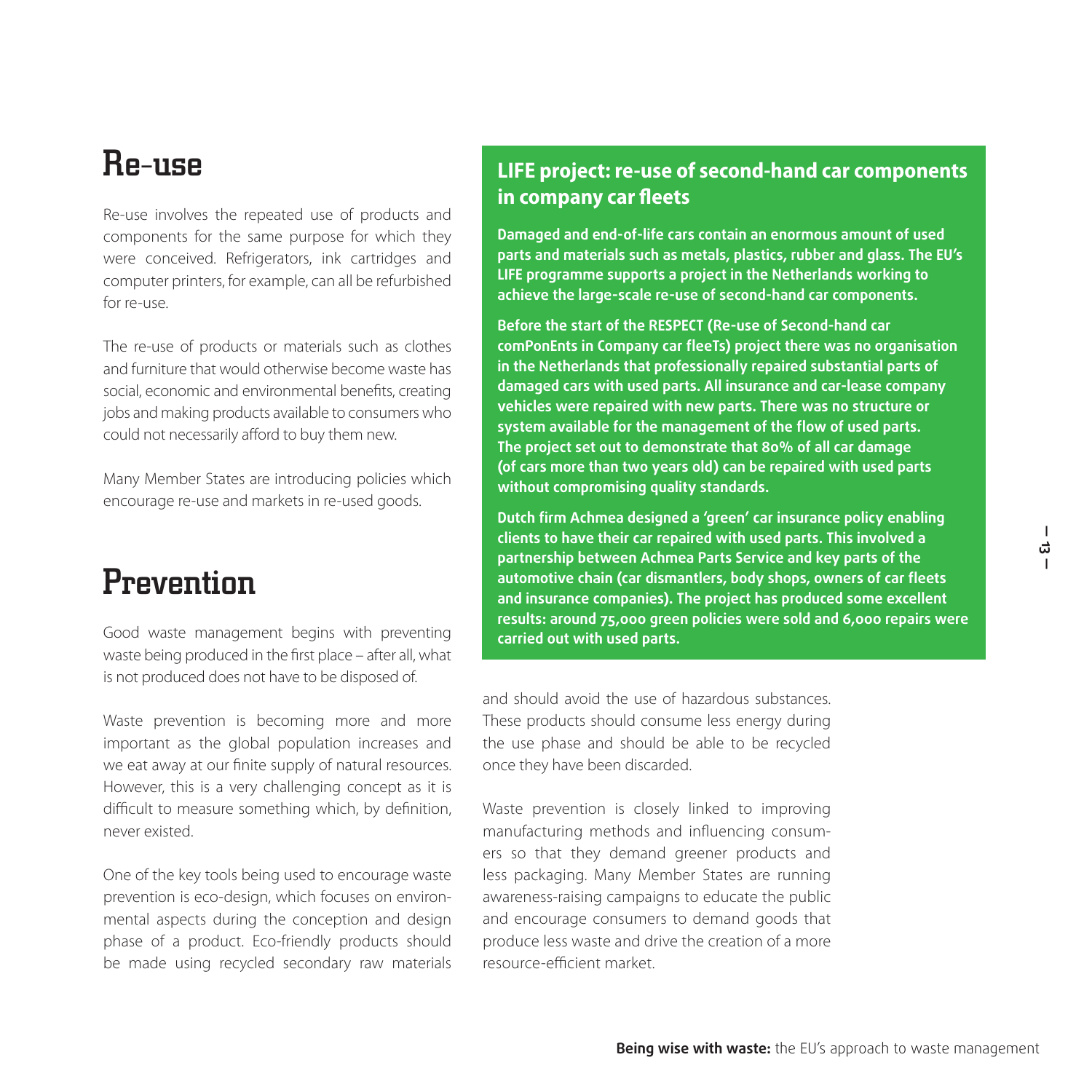#### **E-waste**

**Waste electrical and electronic equipment (WEEE) is the fastest growing waste stream in the EU, and is expected to reach 12 million tonnes a year by 2020. Safe collection and management of e-waste is essential as it often contains hazardous substances such as heavy metals which can cause pollution and health problems. E-waste also contains**  significant volumes of valuable raw materials, like gold, **silver and platinum.**

**EU legislation restricts the amount of hazardous substances in electrical and electronic equipment making it easier and safer to recycle and to protect human health. The EU also sets targets for Member States for the volumes of waste electrical and electronic equipment they have to collect and recycle.** 

**This legislation is currently being revised to make it more effective and enforceable, as well as setting new targets which will ensure the development of appropriate recycling markets. Member States are not told by the EU how to reach the targets. Each Member State devises a system suited to its own circumstances. Efforts by Member States and citizens to separate e-waste will mean that in future better use can be made of the resources which were previously being lost to landfill.** 

**The EU's waste management rules for electrical and electronic equipment promote producer responsibility. Manufacturers are responsible for the sound re-use, recovery or eventual disposal of the product.**

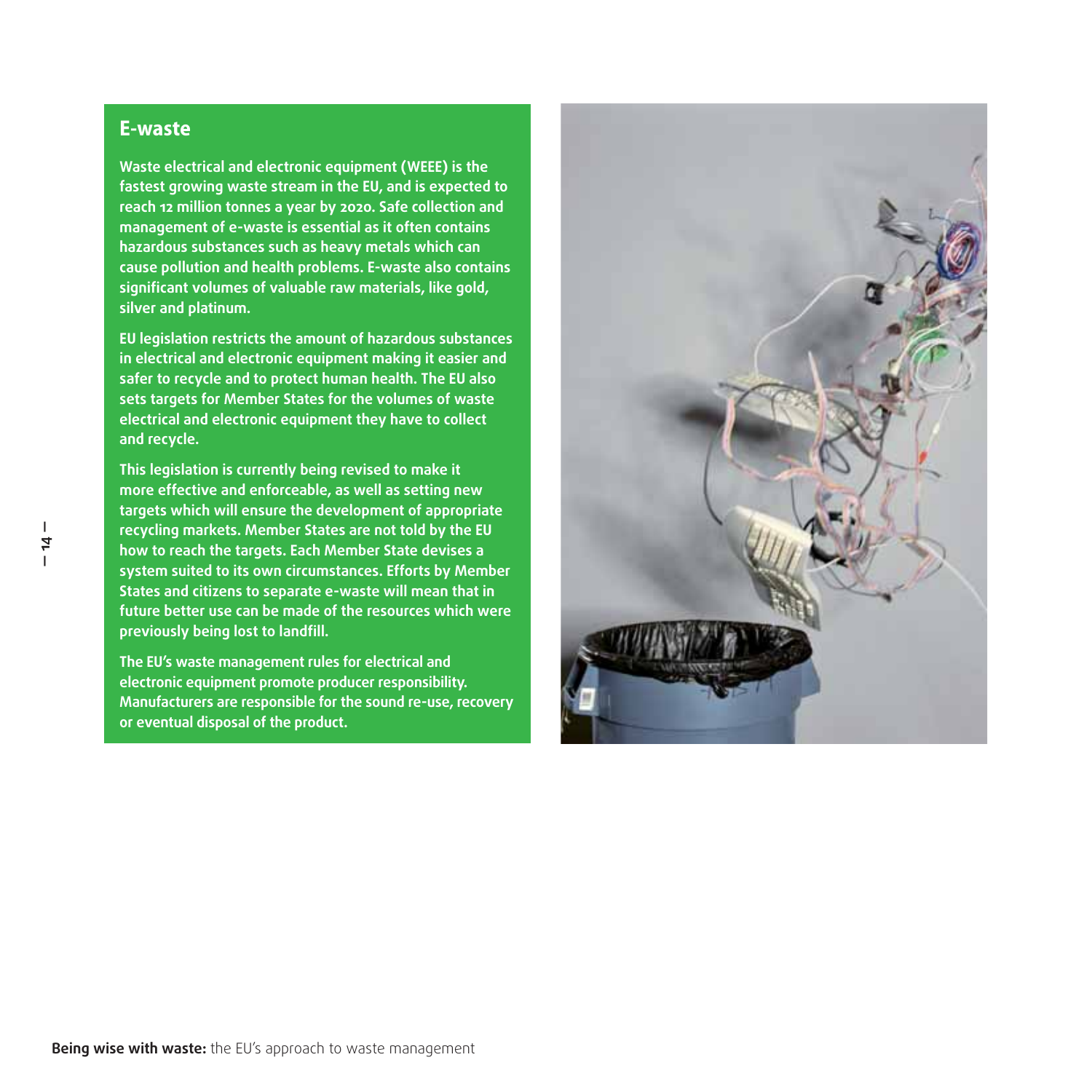### Best practices in waste prevention

Successful waste prevention strategies are operating across the EU helping to reduce Europe's environmental impact and improve its resource efficiency. Below are some examples of the variety of measures at work across Europe.

### **National Industrial Symbiosis Programme (UK)**

The National Industrial Symbiosis Programme has created a market which puts together those producing waste with those who can use it, and are willing to pay the most for it. By turning pastry waste into electricity, converting fatty acids into biodiesel, an<sup>d</sup> so on, they estimate that the whole programme has boosted the UK economy by as much as €3 billion.

**Vienna waste prevention programme (Austria)** The focus is on spending public money on green products and services (green public procurement), helping small firms become more eco-efficient, the promotion of re-use and repair of goods, and awareness-raising for cultural services. As a result, citizens can buy and sell used appliances through an online flea market, preventing around 1,000 tonnes of waste annually. Around 400 tonnes of appliances are repaired annually at local repair and service centres, while eco-efficiency advice has helped save businesses around  $\epsilon$ 34 million since 1998 and prevented over 100,000 tonnes of waste.

### **Eco-point initiative (Italy)**

Dry food sold in bulk through dispensers at Italian supermarkets reduces packaging and allows customers to buy the amount they want. This is not only good for the environment but saves shoppers money – between 10 and 70% compared to the price of packaged goods. The 30 Eco-points in Italy and Switzerland prevent the use of an estimated 1 million packages per year.

#### **Menu Dose Certa (Portugal)**

The pioneering Menu Dose Certa or Right-Sized Menu project aims to support restaurants in creating menus that generate less food waste. Porto's waste management organisation LIPOR aims to reduce food waste by 48.5 kilos per year per restaurant client by 2011 by promoting a balanced diet raising awareness of food waste. That means changing attitudes and behaviour to eating and encouraging restaurants to cut portion sizes and serve better-balanced meals.

**Kringloop Re-use Centres (Belgium)** Kringloop Re-use Centres extend the useful life of discarded clothes, appliances, kitchenware, furniture, books records and bicycles. Almost 50,000 tonnes of discarded items were collected in 2008, a 10% increase on 2007. Launched in 1992, the long-term aim is to achieve an annual re-use volume of 5 kg per inhabitant.

Details of good waste practices across the EU and beyond are available at: http://ec.europa.eu/environment/waste/prevention/practices.htm

### **Stop-Pub (France)**

French households receive an average of 15 kg of junk mail each year, adding up to almost a million tonnes of waste. Operation 'Stop Pub' was launched as part of France's national waste prevention plan. The Ministry of Energy and Environment produced a postbox sticker expressing the resident's wish not to receive unaddressed mail. The stickers have led to a signifi cant reduction in the amount of junk mail in household waste.

**— 15 —**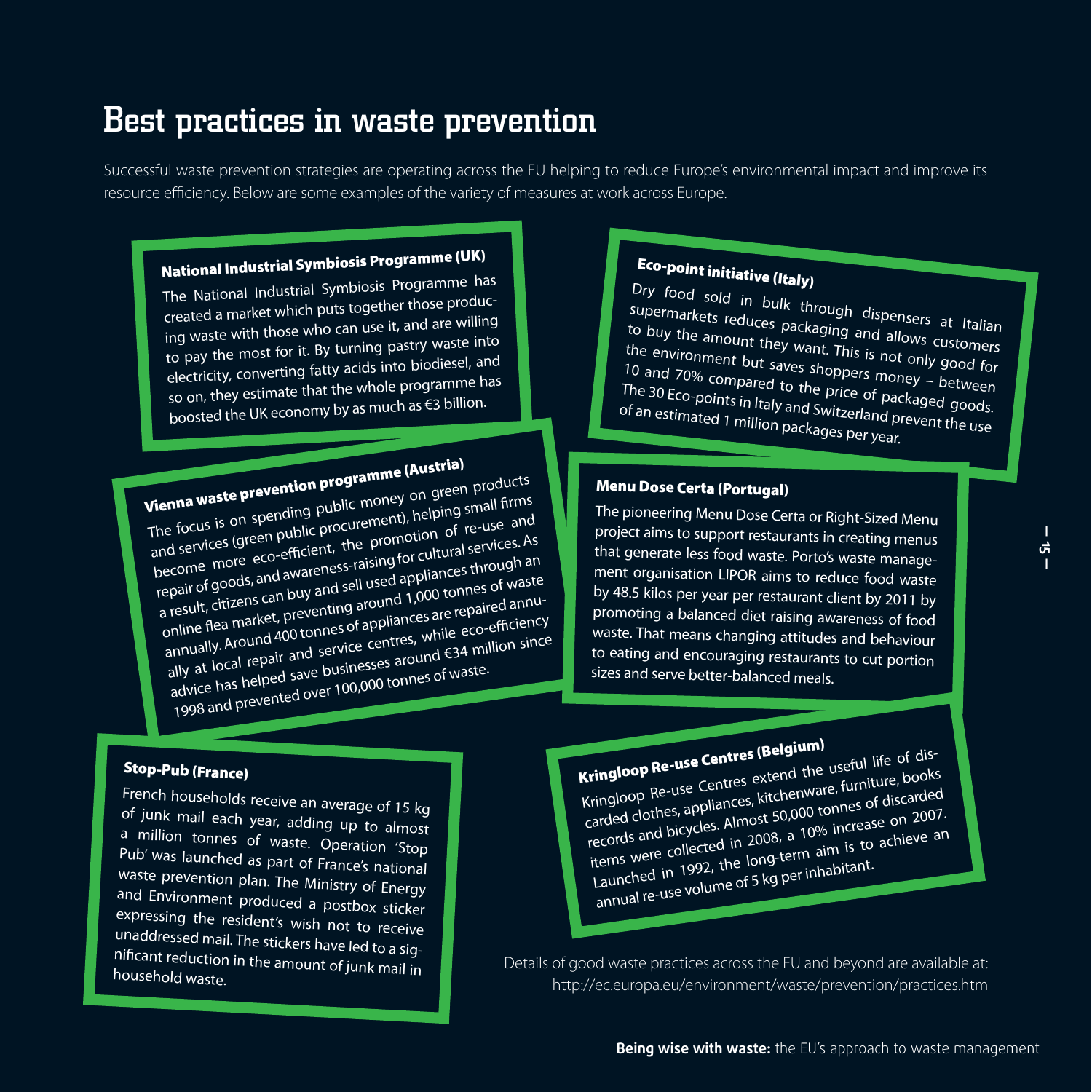### Challenges ahead

Across the EU, the proportion of waste being recycled is rising, while the amount sent to landfill sites is falling. The impact of waste treatment sites on surrounding areas has been minimised, more energy is recovered through incineration, and hazardous waste and illegal dumping are being monitored more tightly. A lot has been achieved, but much remains to be done.

The amount of waste we produce in the EU is still increasing. Yet the materials supplying this growth in consumption are in scarce supply.

We need to ensure that our planet's resources are managed in a responsible way which also considers the needs of future generations.

We need to design eco-friendly products and encourage prudent and environmentally responsible consumer behaviour to reduce the amount of waste we produce.

And we need to improve recycling to increase the supply of raw materials to European industry.

Many Member States are making significant steps in this direction. However, it is clear a lot of work needs to be done to bring all EU countries up to the high standards currently being achieved by a small number.

We all have a role to play in ensuring that we get the best out of our waste. Householders can work to reduce unnecessary waste and separate waste to produce high-quality recyclable material. Member States must continue working to design appropriate schemes to meet ambitious targets, ensuring the correct incentives are put in place for businesses and households. And the European Union must ensure that Member States have the support they need to comply with EU legislation.

**For more information on EU waste policy, visit: http://ec.europa.eu/environment /waste/index.htm**

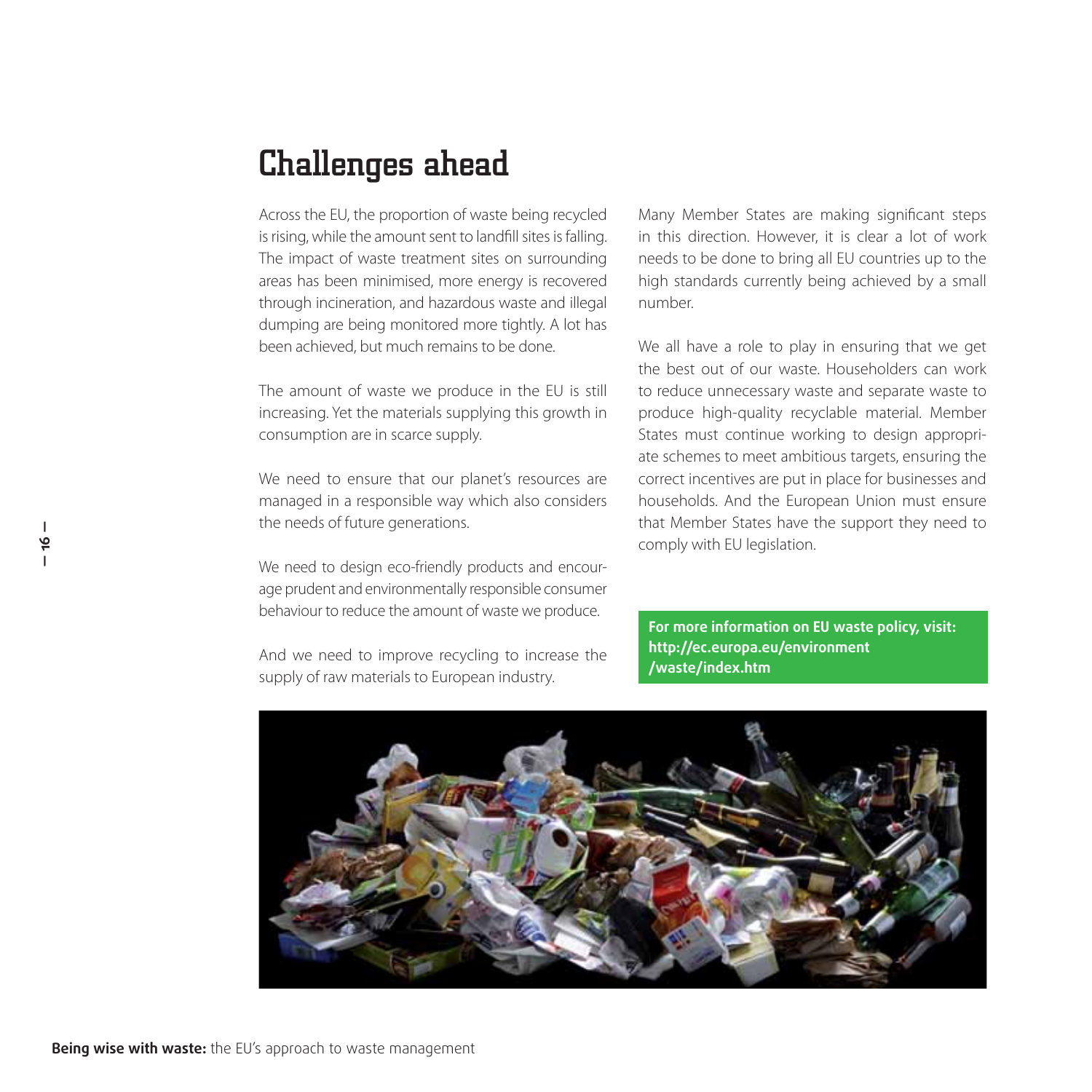European Commission

#### **Being wise with waste:** the EU's approach to waste management

Luxembourg: Publications Office of the European Union

 $2010 - 16$  pp.  $- 21 \times 21$  cm

ISBN 978-92-79-14297-0 doi 10.2779/93543

Copies of this publication are available free of charge while stocks last from: European Commission Directorate-General Environment Information Centre (BU-9 0/11) B-1049 Brussels **http://bookshop.eu/**

**Photo credits :** cover, p.16: © Rosanna Maiolino Photo 2009 – rosannamaiolino@gmail.com p. 3, 6, 11, 12, 14: © thinkstock p. 4, 10, 11: © iStockphoto